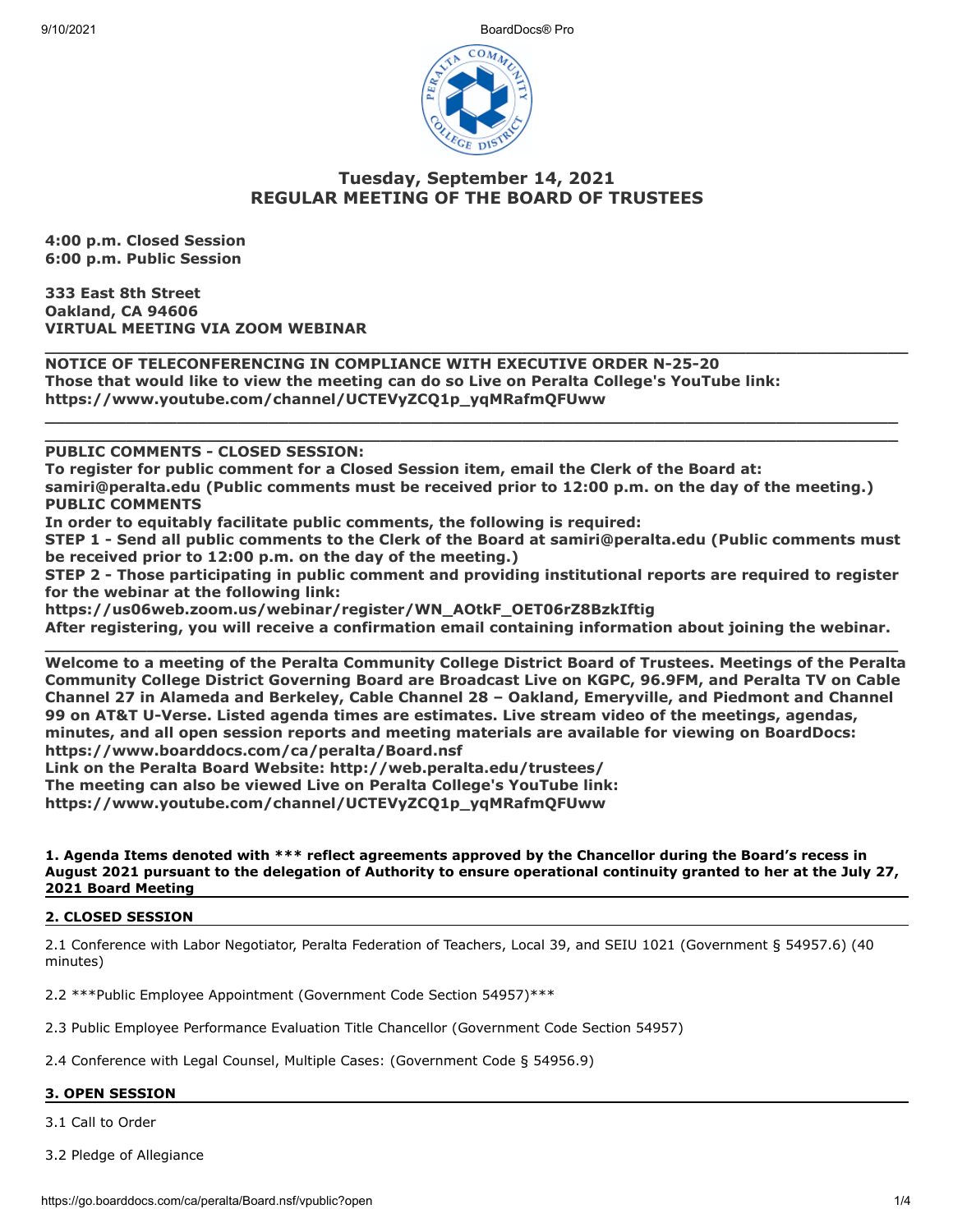3.3 Roll Call

3.4 Affirmation of the Statement of Cooperation

3.5 Report of Action Taken in Closed Session

3.6 Approval of the Agenda

- 3.7 Approval of the Minutes
- 3.8 Associated Student Government Reports
- 3.9 District Academic Senate Report
- 3.10 Peralta Classified Senate Report
- 3.11 Public Communication
- 3.12 Chancellor's Reports

# **4. PUBLIC HEARING**

4.1 Consider Approval of Resolution 21/22-40 Adopting the 2021–22 Budget. Presenter: Interim Vice Chancellor Adil Ahmed

4.2 Public Hearing to Discuss Conveyance of an Easement to East Bay Municipal Utility District for Public Utilities and a Right-of-Way. Presenter: Interim Vice Chancellor Atheria Smith

### **5. PRESENTATION**

5.1 Update on the ACCJC Follow-Up Report Due Oct 1st and the Teach Out Plans. Presenter: Dr. Janet Fulks

# **6. INFORMATIONAL ITEMS**

6.1 Consider Review of the Quarterly Swap Portfolio Summary Report relating to the District's OPEB Bonds. Presenter: Interim Chancellor, Dr. Jannett Jackson

6.2 PPL, Inc. Update on the PCCD Strategic Master Plan. Presenter: Interim Chancellor, Dr. Jannett Jackson

# **7. CONSENT CALENDAR - CHANCELLOR'S OFFICE**

7.1 Board Will Conduct a Reading of Board Policy 7110 and Administrative Procedure 7400. Presenter: Interim Chancellor Jannett Jackson (5 minutes)

# **8. CONSENT CALENDAR - ACADEMIC AFFAIRS**

8.1 Consider Approval of an Independent Contractor Agreement for OPEN GATE INC. of \$65,000 for the Laney Restoring Our Communities Program. Presenter: President Rudy Besikof

8.2 Consider Ratification of an Independent Contractor Agreement with Design4X to perform services as the Regional Director in accordance to the State Chancellor's Advanced Manufacturing Grant. Presenter: President Rudy Besikof

8.3 Consider Ratification for the Systemwide Technology Access Collaborative (STAC) Presenter: Vice Chancellor Siri Brown

8.4 Consider approval for Scantron Class Climate Software License Renewal 3-Year Term; \$64,209.00 3-Year Total; Presented by: Vice Chancellor Siri Brown

8.5 Consider Approval of Addendum #1 to Independent Contractor Agreement for VS Tech (Vincent Stevenson) in an Amount not to Exceed \$64,200.00. Presenter: President Nathaniel Jones III.

8.6 Consider Approval of Addendum #1 to Independent Contractor Agreement for Miguel Vega in an Amount not to Exceed \$64,378.40. Presenter: President Nathaniel Jones III.

# **9. CONSENT CALENDAR - FACILITIES**

9.1 Consider Approval of an Agreement Incorporating Joint Powers Authority OMNIA Partners Contract for Roofing and Waterproofing Materials and Services with Garland/DBS, Inc. in the Amount of \$89,463.00 for the Provision of Roofing Services at Merritt College. Presenter: Interim Vice Chancellor Smith

9.2 \*\*\*Consider Approval of Amendment No. 1 to Agreement for Architectural Services with ELS Architects for the Provision of Re-roofing Services for the Laney College Theater Modernization Project and a Commensurate Increase to the Fee for Services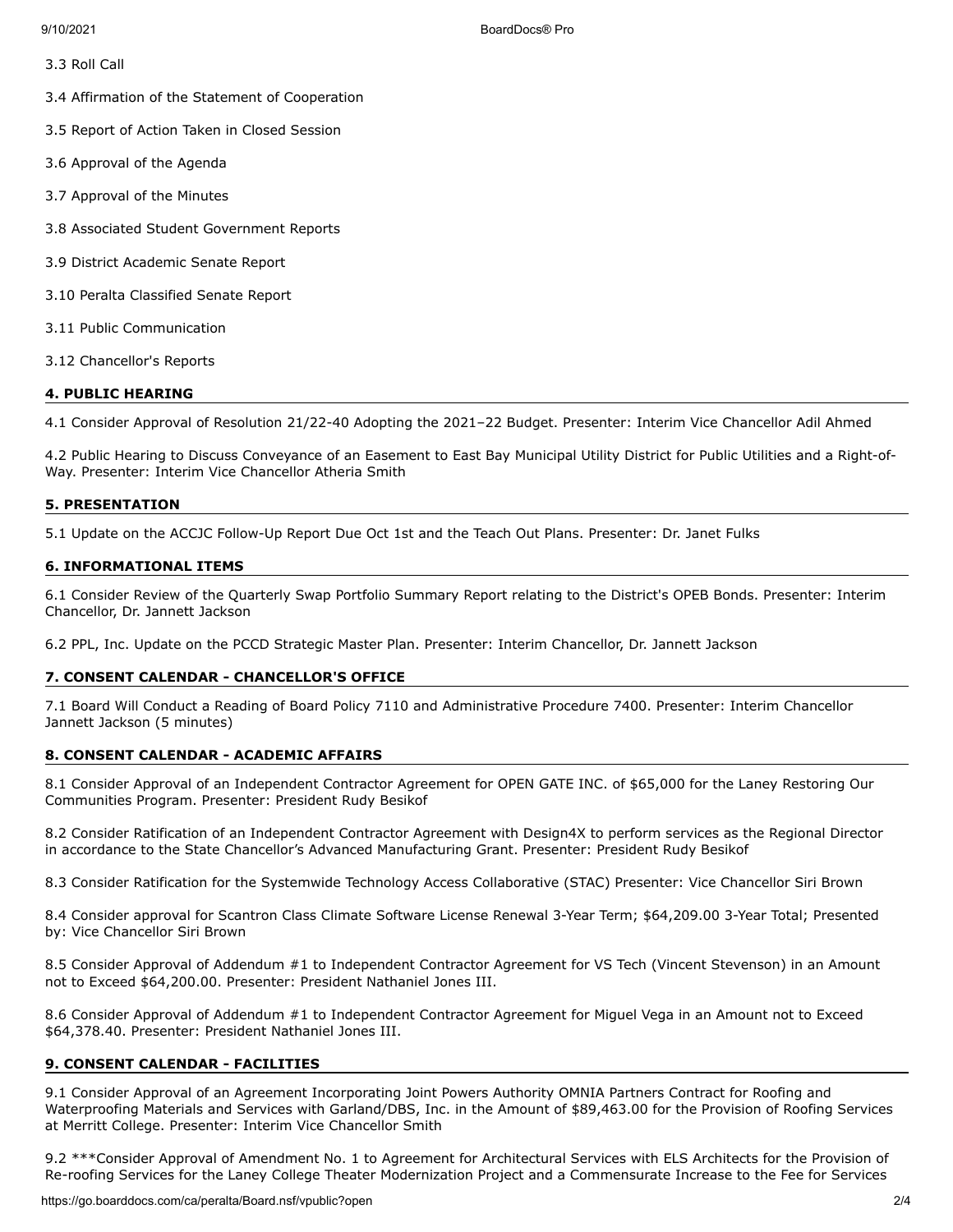Rendered by \$45,300.00. Presenter: Interim Vice Chancellor Smith

9.3 \*\*\*Consider Ratification of an Agreement for Construction Services with ACCO Engineered Systems, Inc. in an Amount Not to Exceed \$58,479 for the Districtwide Filter Replacement Project. Presenter: Interim Vice Chancellor Atheria Smith\*\*\*

9.4 Consider Approval of Amendment No. 1 to Purchase Equipment in the Amount of \$1,465,000 and to Include Contingency of \$250,000 for the Total Amount of \$1,715,000 for the Design-Build Agreement for the Central Utility Plant (CUP) Upgrade Project with Gilbane Building Company, which Includes No Change to the Total Compensation. Presenter: Interim Vice Chancellor Atheria Smit

### **10. CONSENT CALENDAR - FINANCE**

10.1 Consider Review of the Warrant/Payment Report for the period covering July 1, 2021 through July 31, 2021. Presenter: Interim Vice Chancellor Ahmed

10.2 Consider Review of Budget Transfer Report for the period covering from July 1, 2021 through July 31, 2021. Presenter: Interim Vice Chancellor Ahmed

10.3 Review of Purchase Order Report for the period covering from July 1, 2021 through July 31, 2021. Presenter: Interim Vice Chancellor Ahmed

10.4 \*\*\*Consider ratification of a Professional Services Agreement with BGSF, Inc., dba EdgeRock Technology Partners ("EdgeRock"), and two Statements of Work (SOWs), each in an amount not to exceed \$125,000. Presenter Vice Chancellor Adil Ahmed\*\*\*

### **11. CONSENT CALENDAR - HUMAN RESOURCES**

11.1 \*\*\*Consider Ratification of Academic (Faculty) Personnel Items. Presenter: Interim Vice Chancellor Ronald McKinley\*\*\*

11.2 \*\*\*Consider Ratification of Classified Personnel Items. Presenter: Interim Vice Chancellor Ronald McKinley\*\*\*

#### **12. ACTION ITEMS**

12.1 Consider approval of an Extension and Amendment Agreement for \$115,000 between the District and Alliant Insurance Services, Inc, which extends the consulting services agreement previously entered into. Presenter: Interim Vice Chancellor Ronald McKinley

12.2 Consider Adoption of PCCD's New COVID-19 Prevention Program. Presenter: Interim Vice Chancellor Ronald McKinley

12.3 Consider approval of one-time COVID-19 Impact pay for all faculty who were required to teach face-to-face classes an average of 1 day per week during March 2020 – August 2021 of \$3,500, and one-time COVID-19 Pay for all faculty who were required to teach face-to-face classes for an average of 15 days per month during March 2020 – August 2021 of \$2,000. Presenter: Interim Vice Chancellor Ronald McKinley

12.4 Consider Approval of a Tentative Agreement Between the District and the International Union of Operating Engineers Local 39, including a 5% Salary Increase and a One-Time COVID-19 Impact Pay. Presenter: Interim Vice Chancellor Ronald McKinley

12.5 Consider Approval of a 5% Cost of Living Adjustment (COLA) and a One-Time COVID-19 Impact Pay for Unrepresented PCCD Employees (Administrators and Confidential Classified Staff). Presenter: Interim Vice Chancellor Ronald McKinley

12.6 Consider Approval of a Tentative Agreement Between the District and the Service Employees International Union (SEIU) Local 1021, including a 5% Salary Increase and a One-Time COVID-19 Impact Pay. Presenter: Interim Vice Chancellor Ronald **McKinley** 

12.7 Consider Approval of Oracle Annual Support Contract/License Renewal for PeopleSoft Enterprise Applications in the Amount of \$325,407.48 and Online Approval Delegation. Presenter: CTO Antoine Mehouelley

12.8 Consider Approval of an Agreement with Roots Community Health Center, to Provide Health Services in the not to exceed amount of \$324,159. Presenter: Vice Chancellor Siri Brown.

12.9 Consider Adoption of Resolution No. 21/22-41 exempting the District from Zoning Ordinances of the City of Berkeley (Proposed Berkeley City College - 2118 Milvia Street Expansion Project.) Presenter: Interim Vice Chancellor Atheria Smith

12.10 Consider Adoption of Resolution No. 21/22-46 Resolution of the Board of Trustees of the Peralta Community College District 2021 National Hispanic Heritage Month

12.11 Consider Adoption of Resolution No. 21/22-42 Authorizing the Conveyance of an Easement to the East Bay Municipal Water District for Public Utilities and a Right-of-Way Required to Accommodate the Relocation of a 36" Waterline for the Design and Construction of the Library Resource Center on the Laney College Campus. Presenter: Interim Vice Chancellor Atheria Smith